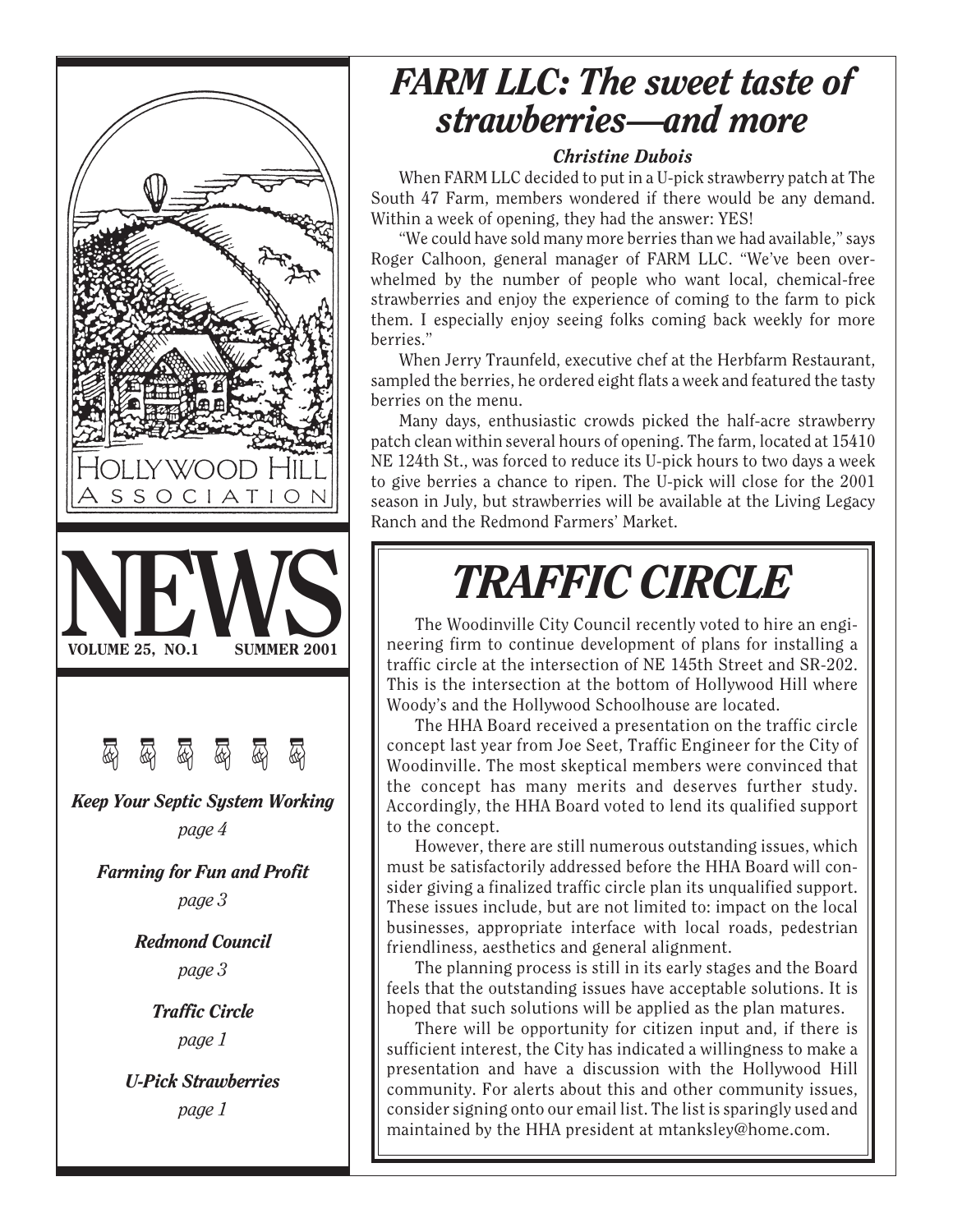### *...from the President*

My Mom still lives in the house in which I grew up. When I was a boy, that area had much in common with the present day King County. Behind my house was a sod farm, surrounded by vegetable farms. The hills were covered in forest and deer. We lived close to our fine school and traffic was not so bad. Beyond these was the ocean. That was Long Island in the 60s, 35 miles from Manhattan.

Much change has occurred in the intervening years. New York was one of the first places in America to experience massive suburban sprawl. The modern subdivision was invented at Levittown and the first mall in the country went up a few miles from my house.

The consequences of such of growth had not been foreseen and, therefore, little was done to prepare for it. Now, the hills are covered with houses, most of the farms are industrial parks and the traffic jams are legendary. It was a good place to grow up, but I wouldn't care to raise my children there now.

Today, amongst that relentless sprawl, one can witness firsthand the success and increasing value of the parks, open spaces and productive farmland that have been saved. The remaining farmers are prosperous and the communities fortunate enough to have them are enriched by the fresh produce and open space.

King County and the surrounding region have been a couple of decades behind Long Island's stage of development. For that reason, we have the luxury to observe places like Los Angeles and Long Island as an indication of what will happen here with a lack of enforceable long-term land use planning. While growth continues to be inevitable, we need not repeat others' mistakes in how we manage it.

I know that we can do better and, in fact, we are doing better. We have inherited a legacy of land-use planning that was put in place a generation ago by forward thinking men and women who recognized the problems inherent in urban sprawl that was driven by short-term development interests. To counter this nationwide phenomenon, they put land use protection tools into place, such as the Farmlands Preservation Program and the Growth Management Act. And local groups were established, such as the HHA, to participate in the process and be watchdogs. If it weren't for these local and statewide efforts, there would no longer be any farmland in the Sammamish Valley nor any "rural" character on Hollywood Hill to defend. For this we thank them.

Not surprisingly, these legacies come under periodic attack. It is good news that there no longer appear to be any of the big land speculators overtly targeting our immediate area. But at least they were easy to spot. The recent attacks have been less obvious, hiding behind the emotionally appealing camouflage of our childrens' sports and the flawed notion that we must choose between providing sports fields vs. protecting farmland.

The latest such attack has come from Redmond's City Council, the details of which you can read about on our web site. While Redmond claims that they are simply pursuing "local control," their actions do not occur in a vacuum. If left unchallenged, Redmond's actions would adversely affect the enforceability of our Growth Management Act. Maintaining this enforceability is tremendously important in our ongoing efforts to protect Hollywood Hill and central Sammamish Valley from urban blight. Enforceability is the single most important element that makes our land use planning effective in the long run.

For these reasons, the HHA Board of Directors has decided to join with a coalition of groups to provide funds for legal assistance in the defense of the Growth Management Act from the current attacks by Redmond. Since most of our dues receipts go to publishing the newsletters, paying tax and insurance on the 10-Acre Woods and other incidentals, there isn't a lot left over for such legal fees. For this reason, I urge you to support a tax deductible legal fund that has been set up to assist this effort, which is being administered by the Farmcity Alliance. *— Mike Tanksley*

*Visit your community web site for more on these and other issues effecting our community.*

*www.hollywoodhillassoc.org*

### YOUR ASSOCIATION

The Hollywood Hill Association is a private, state nonprofit corporation, formally chartered in 1976. We are an all volunteer, community based organization, dedicated to the preservation of our community character. Our primary goals are the preservation of Hollywood Hill's rural designation and the preservation of the agricultural lands of the rural Sammamish Valley. We are widely recognized by both government officials and development interests as an influential and determined organization. Our many successes have been due, in large part, to dedicated volunteers, and to the support of our many members. We encourage you to become actively involved in the Association by joining one of our standing committees. Please contact any Board member for more information.

| President        | Mike Tanksley: 483-2529     |
|------------------|-----------------------------|
| Vice President   |                             |
| Secretary        | Tricia Callahan: 488-6863   |
| <b>Treasurer</b> | Jan Hunt: 806-0118          |
| <b>Directors</b> | Karen Mackie: 483-0889      |
|                  | Marsha Martin: 883-8561     |
|                  | Steven Gallagher: 883-0661  |
|                  | Torrey Russell: 483-6531    |
|                  | Joanne Szymanski: 481-8088  |
|                  | Bethann Martin: 402-4783    |
| Committee Chairs | Government: Marsha Martin   |
|                  | Membership: Steve Gallagher |
|                  | Environment: Mike Tanksley  |
|                  | Events:                     |
|                  | Newsletter: Karen Mackie    |
|                  | Roads: Tricia Callahan      |
|                  | Trails: Susan Cyr: 487-2908 |
| Website          | www.hollywoodhillassoc.org  |

The HHA is managed by a 9-member Board of Directors. Elections are held by mail each autumn at the time of the HHA annual membership meeting. The existing Board selects candidates from those volunteers who have demonstrated a willingness to actively contribute to the HHA and who support its goals. Board meetings are scheduled for the 2nd Thursday of each month at the homes of Board members. The Board welcomes HHA members who wish to attend these meetings as long as prior arrangement has been made. Because these are business meetings, space availability and legal issues may require closed meetings from time to time. Contact any Board member if you are interested in attending.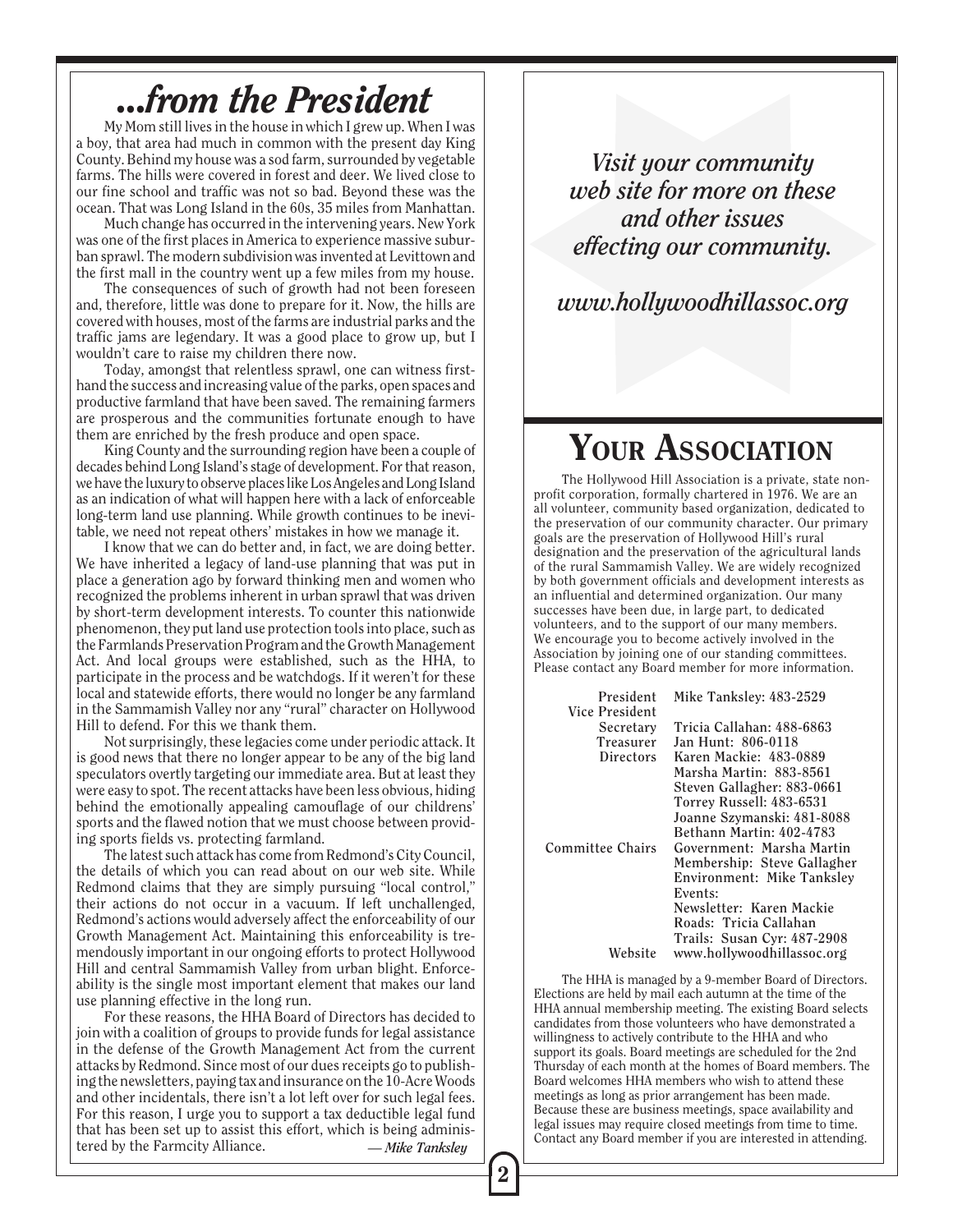# *Farming for fun and profit*

Strawberries are just one way The South 47 Farm is spreading the richness of local agriculture. The farm also runs the Community P-Patch Gardens, which lease 400-square-foot garden plots to those who want to get their hands dirty and hang out with other gardeners. More than 40 plots are in production. Many plots are cooperative efforts, with neighbors, co-workers, and parents and their adult children all growing together.

FARM LLC is also leasing space at The South 47 Farm to farmers raising everything from corn to mushrooms to flowers. The farmers sell their produce at farmers' markets and at a farm stand at The South 47 Farm. Educating kids

Each year, FARM LLC welcomes hundreds of preschool and kindergarten students to the Living Legacy Community Ranch and the Root Connection Farm. The young people meet the farm animals, plant seeds or pick pumpkins, and learn about how farmers grow the food we eat.

Another fun and educational event is Saturdays at the Farm, held at the Living Legacy Community Ranch, 13651 Woodinville-Redmond Rd. NE, from 11 a.m. to 1 p.m., July 7- Aug. 25. Families can explore a farm and learn about the importance of local agriculture as they enjoy pony rides, kids' craft activities, and shopping for farm-fresh veggies, honey, and chicken and duck eggs.

For more information about FARM LLC activities, see www.farmllc.com or call 425-869-9777.







*Zante Farm*



*Root Connection*

# *Redmond Council Actions Continue to Threaten Valley Farmlands Support Needed to Defend Ag-friendly Court Decisions*

On July 10, Redmond City Council voted 4 to 3 to continue its assault on farmland designations in the Sammamish Valley. If successful, Redmondıs action could significantly hamper our ability to protect the character of our community. Additionally, it could have profound negative implications on regional and statewide efforts to carry out effective long-term land-use planning designed to avoid the worst effects of urban sprawl.

Redmond's actions threaten the protection of farmland, open space and our rural community character in two ways. The actions challenge the enforceability of the Washington State Growth Management Act (GMA), and the disregard the King County Farmland Preservation Program.

This attack consists of pursuing an appeal of a Superior Court ruling, which upheld the Agricultural Resource designation of two parcels of Sammamish Valley farmland, referred to as the Benaroya and Muller parcels. Our neighborhood character is closely related to the agricultural designations of the central Sammamish Valley. Without such enforceable designations, it is a simple matter to foresee the high density development that would occur in the Valley.

There is an ironic twist to this issue in that it was the Redmond City Council who originally decided to designate the land in question as Agriculture Resource land in their Comprehensive Plan and who went on to successfully defend that designation against legal challenges in the State Supreme Court.

Now, in the face of pressure from special interest groups, Redmondıs City Council has found their own Comprehensive Plan inconvenient and wants to change it without meeting the requirements the GMA lays out for making such changes. It is just such political whimsy and short-sighted policy making that results in the relentless urban sprawl that the GMA is designed to help us avoid.

It is crucial for us, as citizens, to defend the GMA and the accountability required of local land-use planners which the GMA provides if we are to have any expectation of leaving a legacy of livable communities to the generations that follow.

You are strongly urged to contribute to a legal fund for the defense of upholding local Agricultural Resource designations in the Sammamish Valley and the intent of the GMA in general. Any amount is helpful: the projected cost is approximately \$35,000, of which about \$10,000 has been raised. Please send your tax deductible contribution to: Farmcity Alliance, PO Box 334, Mercer Island, WA 98040. (The HHA welcomes additional donations, but contributions to the HHA are not federally tax deductible.) For additional information, visit our website or call an HHA Board member.